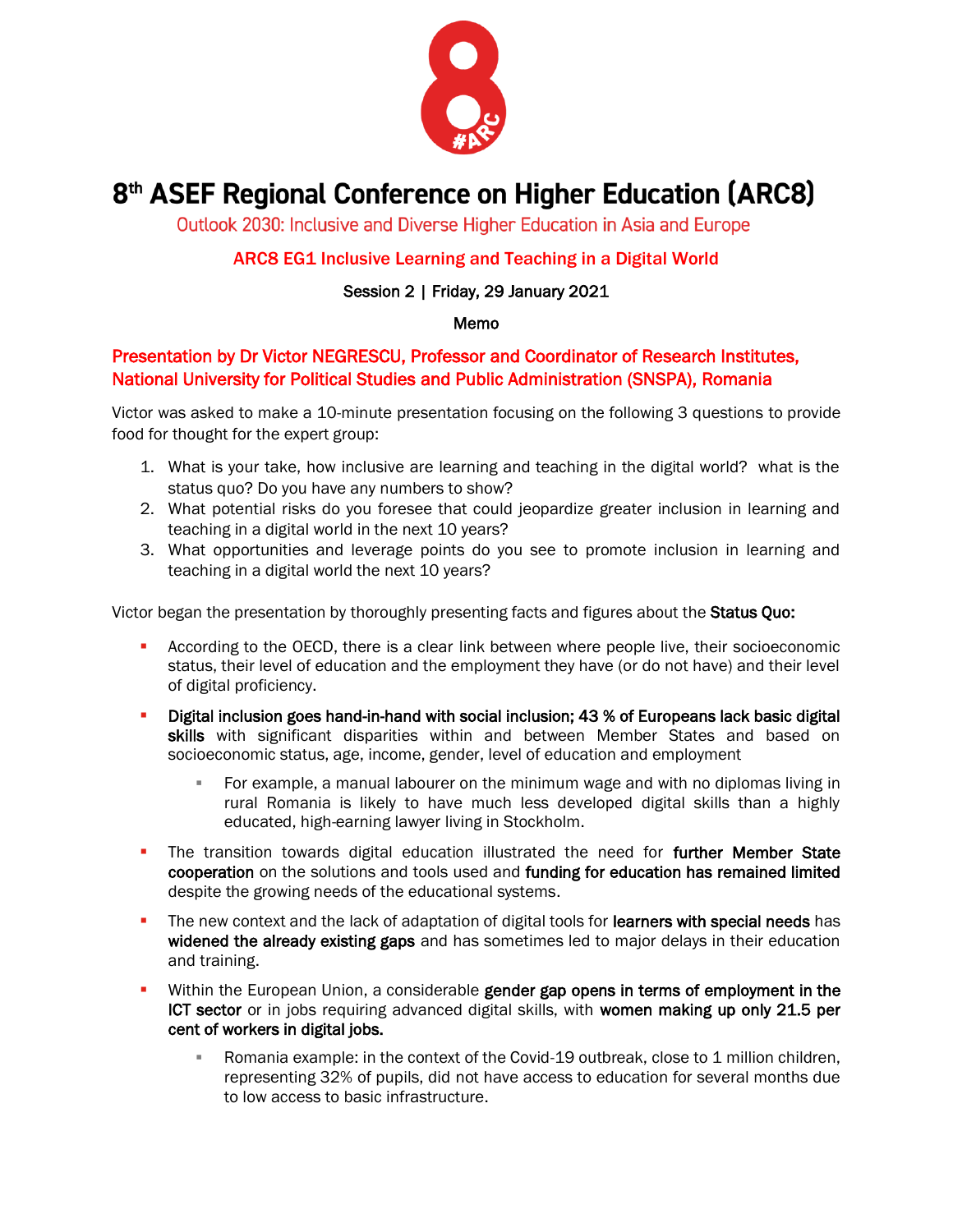- **Key EU documents: Digital Education Action Plan, European Education Area, Digital Europe,** European Skills Agenda.
- **•** Uneven access to distance learning, quality and well-being have been key concerns during 2020.
- **.** In some Member States, coverage was almost universal (e.g., in Slovenia fewer than 2% of pupils could not be reached), in others a significant share of pupils was left without education (e.g., 48% of pupils in Italy)
- **Reasons for exclusion** included lack of devices, inadequate internet connections and/or difficult home situations, and many Member States distributed tablets and laptops to fill these gaps.
- **EXECORDITY According to the Education and Training Monitor 2020, the share of students attending highly** digitally equipped and connected schools differs widely across Europe, is highest in Nordic countries, and ranges from 35% (ISCED 1) to 52% (ISCED 2) to 72% (ISCED 3)
- Only 8% of pupils attend schools located in a village or a small city which have access to a high-speed Internet above 100 Mbps.
- Romania example: 49% of Romanian homes subscribe to ultrafast (at least 100 Mbps) broadband, the fifth highest figure in the EU, however, digitisation of the economy lags behind, almost one fifth of Romanians have never used the internet, and less than a third have at least basic digital skills.

Victor proceeded to discuss **potential risks** that could jeopardise greater inclusion effort in the next decade. He summarised his thoughts around the following key points:

- Lack of access leading to greater inequalities
	- **The crisis may have affected vulnerable learners most, including those from lower** socio-economic backgrounds and those with special educational needs and in rural or remote areas.
- **EXEC** Lack of skills for the emerging labour market
	- 90 % of jobs expected to require some form of digital skills in the future.
	- Digital proficiency for lower-skilled adults, persons with disabilities, persons from vulnerable groups and older people - in 2018, just 4.3 % of low-skilled adults used any form of adult learning.
- **•** Lack of proper investments in digital infrastructure, tools, and appropriate preparation of teachers.
- Lack of adapted methods, curricula and devices, especially secured devices with regard to cybersecurity.

Victor then proceeded to discuss opportunities or leverage points that could lead to greater inclusion in digital learning and teaching in the next decade.

- Leveraging new educational devices and emerging technologies in education, such as Artificial Intelligence, robotics, gamification, blockchain, augmented reality, online safe playgrounds.
	- **The Institute for Global Digital Policies, at SNSPA, and E-Civis Association, in Bucharest, 6** designed the first Romanian educational tablet, an adapted low-cost digital device with personalised educational content and secure digital learning apps.
- **•** Putting our know-how and resources together and initiatives at EU level: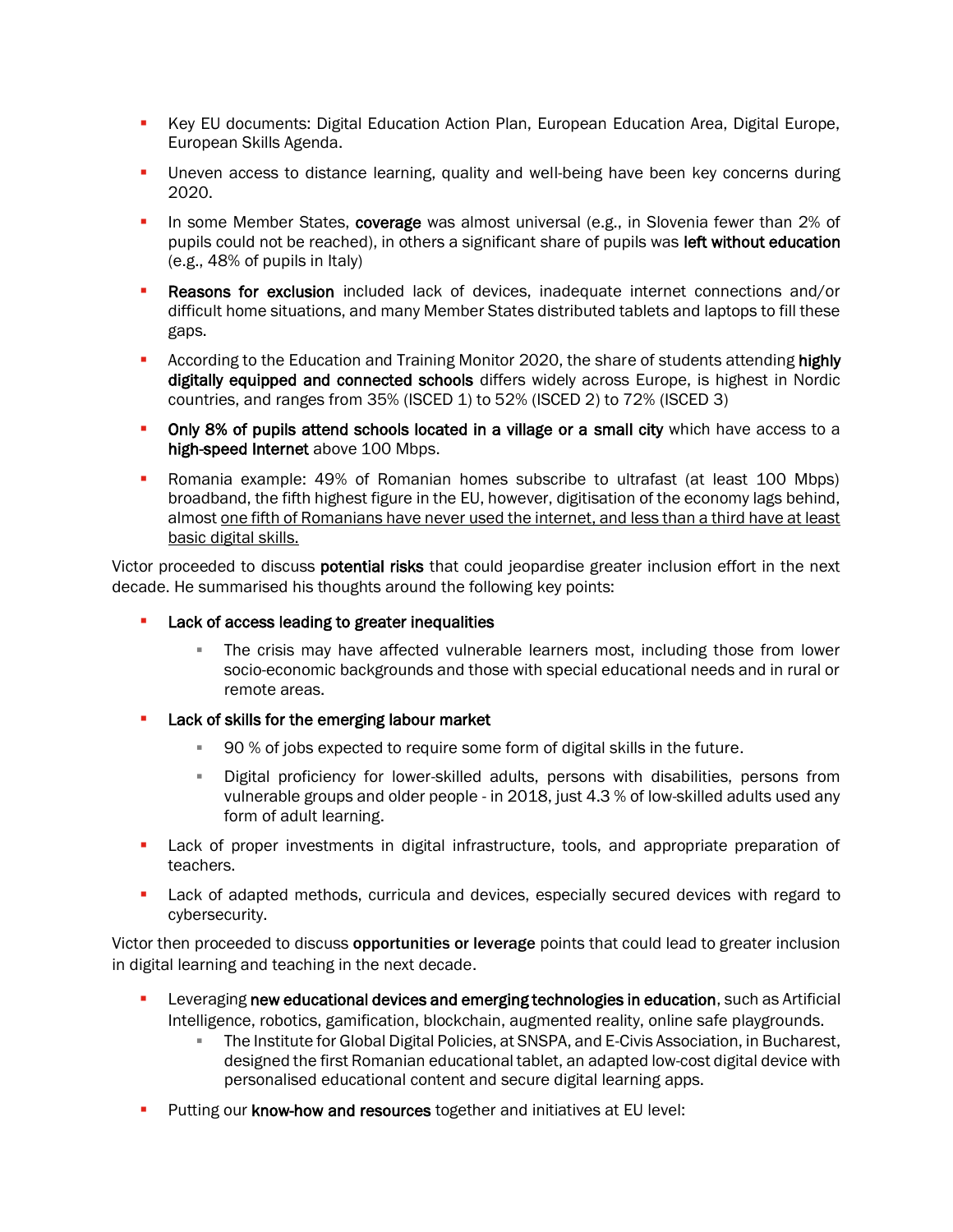- **E** Digital Education Hubs and co-creation
- **EXECT** Creation of an Online European University
- **EXTE:** The development of a pan European educational platform
- Creation of the Teacher Academies or the implementation of the European Digital Skills Certificate (EDCS), supported by European institutions and stakeholders.
- **•** Developing and implementing pilot projects in the field of digital education
- **•** In terms of Policy making:
	- **EXED Allocating at least 10 % for education of the Recovery and Resilience Facility**
	- Increase public spending for education in Member States' national budgets.
	- Education across policies
	- Scaling-up successful projects

After Victor's presentation, members of the expert group shared the following inputs and reflections related to the risks and opportunities presented.

#### Comments on Risks:

- **EXECT Lack of access leads to the greater inequalities. This is a common concern around the world,** not only in developing countries. The Covid situation makes us to adjust a lot in terms of getting digital technology into our learning and teaching experience. However, it is too much of an assumption that everybody has access to technology not only in terms of gadgets but in terms of infrastructure. This is a high risk at local, regional, and national level; therefore, it is a great risk that lack of access leads to greater inequality.
- **•** Quality of investments is a high risk. Investments are spreading out, not necessarily coordinated at different levels (local, national level), and there are many options competing for scarce resources. A simple centralisation of resources into technology that is inclusive, accessible, and affordable would be a great potential. Choosing the right technology is key. Currently in Europe the only selection criteria is compliance with GDPR.
- Lack of adapted methods in terms of methods, curricula, devices cannot be taken granted that everyone is ready to move forward with adaptation. It also greatly depends on the digital literacy levels.
- **EXE** Regarding the lack of digital skills for emerging labour markets. HEIs are not in the same speed as the labour market, degrees do not provide emerging skills e.g., exponential technologies.
- **EXECUTE:** Because of the speed in which things are changing, universities are not at the same speed. Many students finish their degrees and are at risk of unemployment and of not having right training to deal changing technologies.

#### Comments on Opportunities:

- **•** The demand of the labour market is not being fulfilled and there are a lot of people that need and want training to have new skills.
- **The Pan-European University and other Pan-European plans sound amazing and would have** great impact.
- **•** The European universities agenda was supported in a pilot by Erasmus, the idea is, in a nutshell, that traditional universities should work together in order to form a European